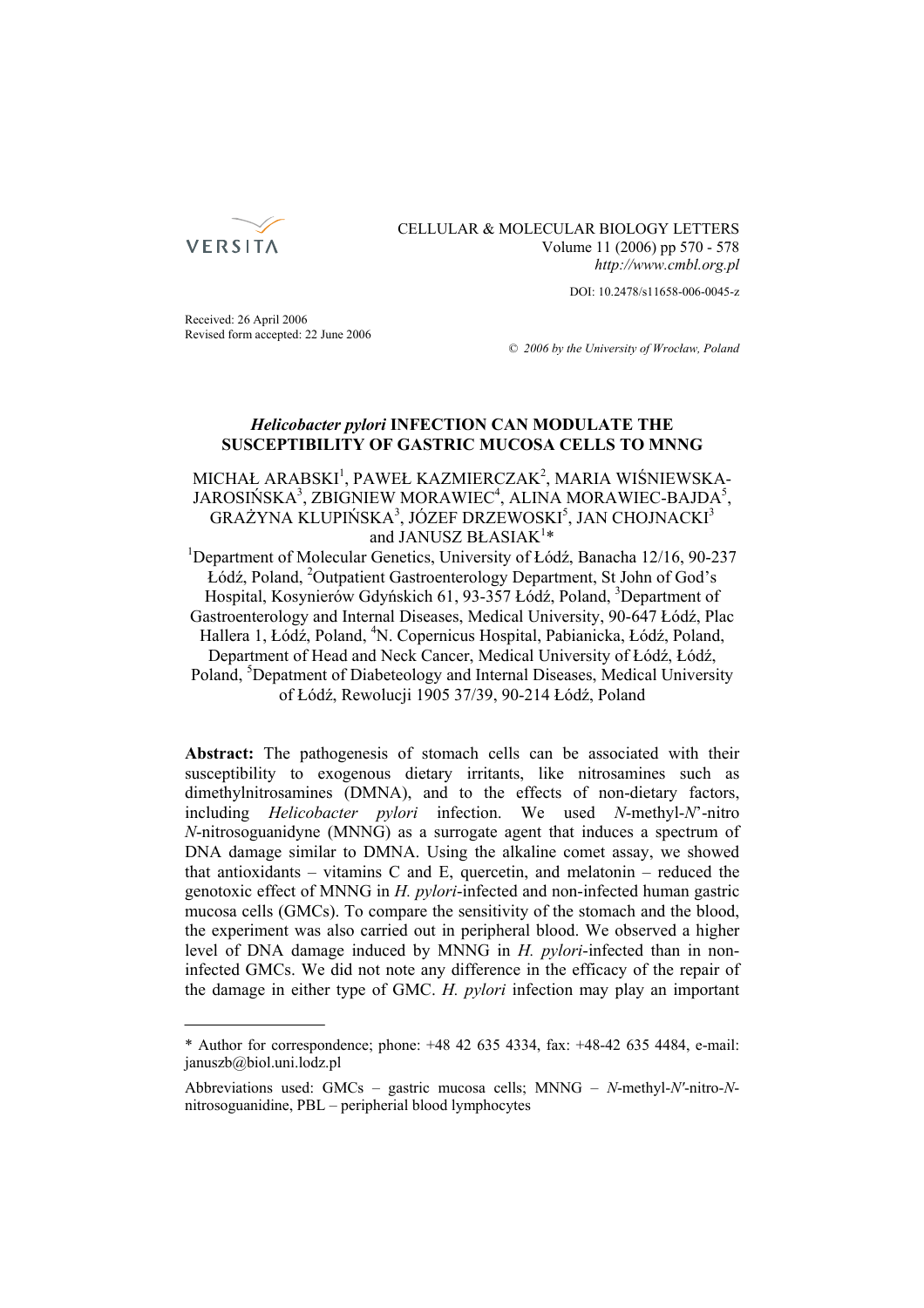role in the pathogenesis of GMCs, as it can modulate their susceptibility to dietary mutagens/carcinogens, thus contributing to gastric cancer.

**Key words:** *Helicobacter pylori,* DNA damage, DNA repair, MNNG, Melatonin, Vitamin C, Vitamin E, Quercetin

# **INTRODUCTION**

The development of gastroduodenal diseases and gastric cancer is associated with diverse risk factors that can be classified as dietary and non-dietary. The pathogenesis of stomach cells is linked with increased susceptibility to dietary irritants, including *N*-nitroso compounds, and non-dietary factors, mainly *Helicobacter pylori* infection. *N*-nitroso compounds like *N*-methyl-*N'*-nitro-*N*nitrosoguanidine (MNNG) could be formed endogenously in the gastric lumen. This process can be accelerated by a decrease in the acidity of the stomach environment, as nitrosation can be catalyzed by bacteria at neutral pH [1, 2]. Furthermore, *H. pylori* may promote the formation of endogenous reactive nitrogen intermediates and induce free radicals as part of the host immune response, which may contribute to DNA damage and apoptosis [3]. *H. pylori* is able to colonize the human stomach mainly by the neutralization of its environment, by direct interaction with gastric ephithelial cells, and by the induction of several histological changes, including infiltration of the mucosa (chronic gastritis), loss of mucosal mass (ulcer, atrophy), and inflammation through infiltrating lymphocytes with the development of masses (hyperplastic polyps, adenomas, carcinomas and lymphomas) [4-6].

We previously showed that dietary antioxidative substances, including vitamin C and quercetin, can modulate the DNA-damaging effect of MNNG in human peripheral blood lymphocytes (PBLs); it was of interest to establish whether such modulation also occurs in gastric mucosa cells (GMCs) and whether it can be influenced by *H. pylori* infection [7]. In this study, we also used vitamin E and melatonin, antioxidant substances which can easily supplement the diet. It was also interesting to compare the sensitivity of GMCs and PBLs to MNNG in one experiment, so PBLs were used, serving as a positive control, since we had earlier performed some experiments on them using the substances employed in this study [7-9]. MNNG is one of the most powerful mutagens – it methylates oxygen and nitrogen atoms in DNA via the  $SN_1$  mechanism, in which there is a loss of the leaving group and the generation of a carbocation intermediate with the rapid attack of a nucleophile on the electrophilic carbocation to form a new  $\sigma$ bond [10]. We previously showed that reactive oxygen and nitrogen species generated by inflammatory cells in response to *H. pylori* infection may damage the DNA in GMCs, producing oxidized DNA bases and strand breaks [11]. In this study, we evaluated the reaction of the *H. pylori*-infected and non-infected GMCs and PBLs to MNNG in terms of DNA damage and repair. We assessed the potentials of vitamins C and E, quercetin and melatonin to modulate the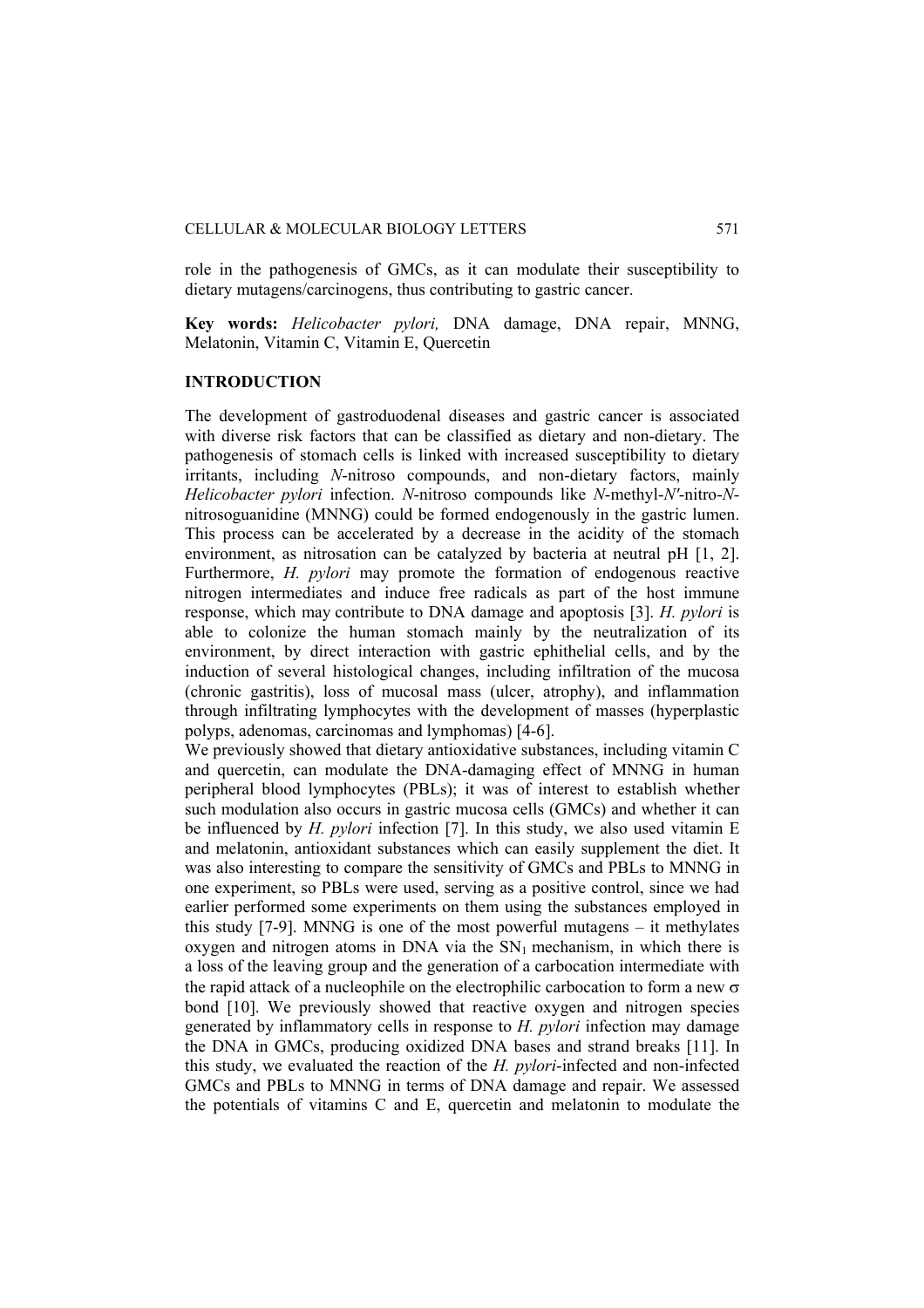DNA-damaging effect of MNNG relative to *H. pylori* infection. We also assessed the ability of infected and non-infected GMCs to repair DNA damage, so in general, the aim of the study was to evaluate the influence of *H. pylori* infection on the reaction of the stomach cells to a mutagenic challenge.

## **MATERIALS AND METHODS**

### **Subjects**

The study population consisted of 40 individuals, including 18 *H. pylori*-infected patients (aged from 30 to 63 years, median 48 years) with a positive  $^{13}$ C-urea breath test, and 22 non-infected controls (aged from 28 to 72 years, median 49 years) hospitalized in the Department of Gastroenterology and Internal Diseases, Medical University of Łódź, and in the Outpatient Gastroenterology Department, St. John of God's Hospital, Łódź, Poland. A urea breath test value of over 3‰ was taken to indicate *H. pylori* infection. The study was approved by the Ethics Committee of the Medical University of Łódź, and each person enrolled in the study gave written informed consent.

### **Cell preparation**

Blood was obtained from young, healthy, non-smoking, male donors. Peripheral blood lymphocytes were isolated by centrifugation in a density gradient of Histopaque-1077 (15 min, 280 *g*). The pellet containing lymphocytes was resuspended in RPMI 1640 medium to give about  $1-3\times10^5$  cells per ml and further processed.

Human GMCs were isolated from tissue taken during upper digestive endoscopy from the greater curvature of the upper corpus and the antrum of the stomach of all the patients. The extent of *H. pylori* infection was determined by the urea breath test. Biopsy samples were transported to the laboratory in ice-cold Hanks' balanced salt solution within 15 min, and incubated in an aliquot of 1.5 ml digestion mixture consisting of 3 mg proteinase K and 2 mg collagenase in Hanks' balanced salt solution for 1 h at 37ºC. The GMCs were centrifuged for 15 min at 280 *g* and diluted in Hanks' balanced salt solution. The final concentration was adjusted to  $10<sup>4</sup>$  cells per ml in a single cell suspension, and further processed. The isolated GMCs were immediately put in an incubation solution with MNNG and/or antioxidants.

### **Cell treatment**

MNNG was taken from a stock (0.5 mmol/L) solution in dimethyl sulfoxide (DMSO) and added to the cell suspension to give final concentrations of 1 or 5 µmol/L. The GMCs were exposed for 1 h at 37ºC to MNNG. To assess the effect of anioxidants on DNA damage, cells were pretreated for 10 min at 37ºC with vitamin C at 50 μmol/L, vitamin E at 25 μmol/L, quercetin at 30 μmol/L or melatonin at 10 μmol/L and incubated with MNNG. Vitamin E and quercetin were derived from stock (20 mM) solutions in DMSO. Vitamin C was taken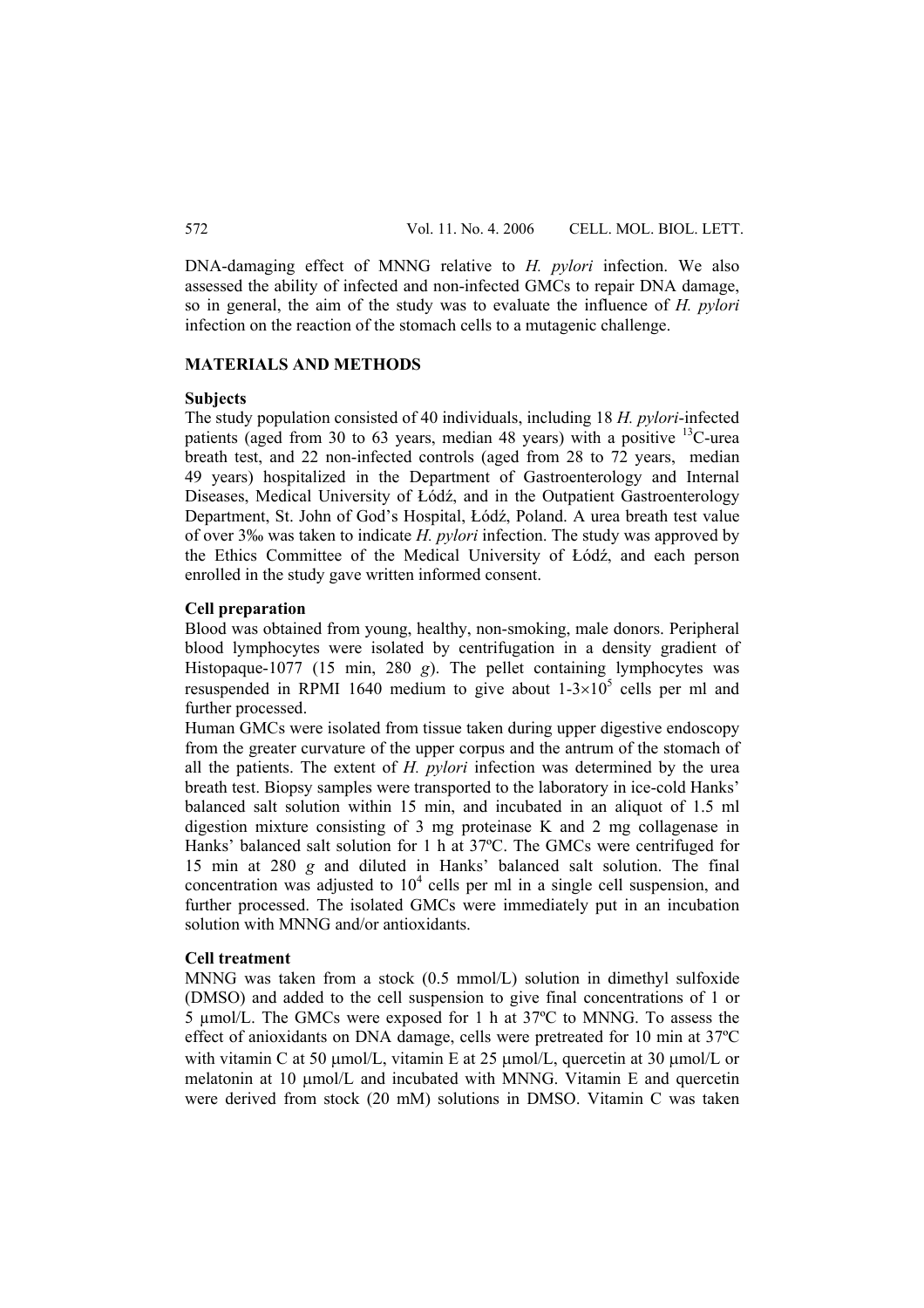from a stock (20 mM) solution in water. Melatonin was derived from a stock (10 mM) solution in methanol.

#### **Comet assay**

The comet assay was performed under alkaline conditions essentially according to the procedure of Singh *et al.* [9] with some modifications as described previously  $[11]$ . The objects were observed at  $200 \times$  magnification with an Eclipse fluorescence microscope (Nikon, Tokyo, Japan) attached to a COHU 4910 video camera (Cohu, San Diego, CA, USA) equipped with a UV-1 filter block (an excitation filter of 359 nm and a barrier filter of 461 nm) and connected to a personal computer-based Lucia-Comet v. 4.51 image analysis system (Laboratory Imaging, Prague, Czech Republic). 100 images were randomly selected from each sample and the percentage of DNA in the tail of the comet was measured. This quantity is positively correlated with the level of DNA breakage and/or alkali-labile sites and is negatively correlated with the extent of cross-links. All the values in this study were expressed as means  $\pm$  SEM. If no significant differences between variations were found, as assessed by the Snedecor-Fisher test, the differences were assessed with the ANOVA test and contrasted with Schefe's multi-comparison test.

### **RESULTS**

#### **MNNG-induced DNA damage**

Fig. 1 shows DNA damage in PBLs, and in non-infected and *H. pylori*-infected GMCs exposed for 1 h to MNNG at 1 and 5 μmol/L. MNNG induced dosedependent DNA damage in all the types of cells. The extent of the DNA damage was higher in *H. pylori*-infected GMCs than in non-infected GMCs or PBLs. We



Fig. 1. DNA damage measured as the percentage of DNA in the tail of a comet in the alkaline comet assay performed on human lymphocytes (black column), and on *H. pylori*-infected (grey column) and non-infected (dark grey column) gastric mucosa cells exposed for 1 h at 37ºC to N-methyl-N'-nitro N-nitrosoguanidyne (MNNG). The number of cells scored in each treatment was 100. Error bars denote SEM. The results displayed are the means of four independent experiments.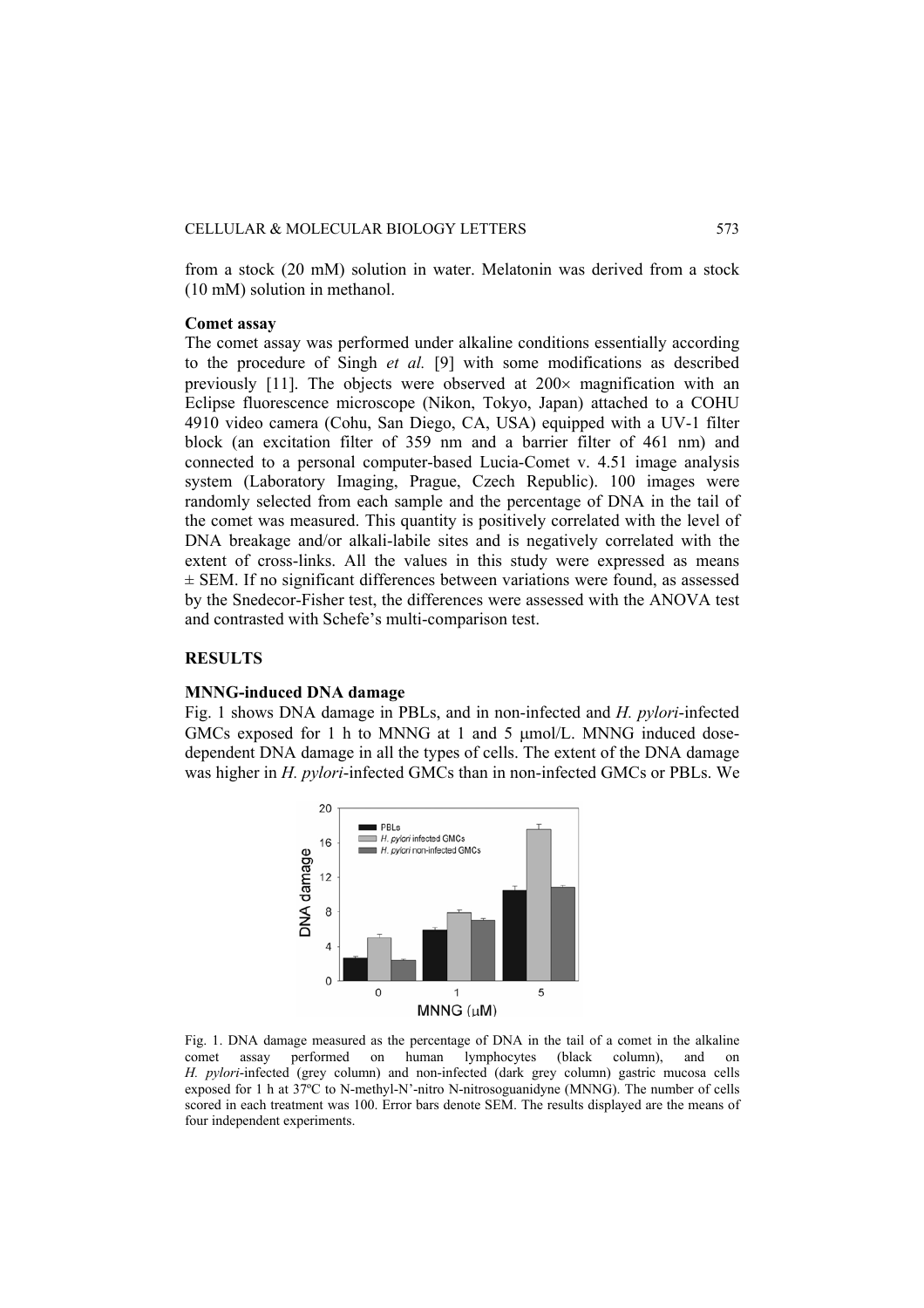observed an additive effect of *H. pylori* infection and MNNG on DNA damage in gastric mucosa cells. The extent of DNA damage evoked by *H. pylori*   $(5.02 \pm 0.39)$  and by MNNG at 1 (5.92  $\pm$  0.28) or 5 µM (10.52  $\pm$  0.45) in noninfected GMCs are at an approximately similar level to those induced by MNNG in infected cells  $(7.90 \pm 0.33$  for 1  $\mu$ M and  $17.54 \pm 0.59$  for 5  $\mu$ M).

#### **The protective action of melatonin, quercetin and vitamins C and E**

Fig. 2 shows the extent of DNA damage induced by MNNG after pretreatment with antioxidants: vitamins C and E, quercetin or melatonin. Melatonin at 10 μmol/L decreased the DNA damage caused by MNNG in each type of cell. Quercetin at 30 μmol/L had a lower protective potential than melatonin but a higher one than vitamins C (50 μmol/L) and E (25 μmol/L) in *H. pylori*infected and non-infected GMCs. Vitamins C and E more effectively decreased DNA damage caused by MNNG in PBLs than in GMCs. It is worth noting that at 30 μmol/L, quercetin itself induced DNA lesions in PBLs.



Fig. 2. DNA damage in human lymphocytes (black column), and H. pylori-infected (grey column) and non-infected (dark grey column) gastric mucosa cells exposed for 1 h at 37ºC to N-methyl-N' nitro N-nitrosoguanidyne (MNNG) in the presence of vitamin C at 50 μmol/L (A), vitamin E at 25 μmol/L (B), quercetin at 30 μmol/L (C), and melatonin at 10 μmol/L (D). DNA damage was evaluated as the percentage of DNA in the tail in the alkaline comet assay. The number of cells analyzed in each treatment was 100. The results displayed are the means of four independent experiments.  $* - p < 0.05$ ,  $** - p < 0.01$ ,  $*** - p < 0.001$  compared to the appropriate controls (Fig. 1).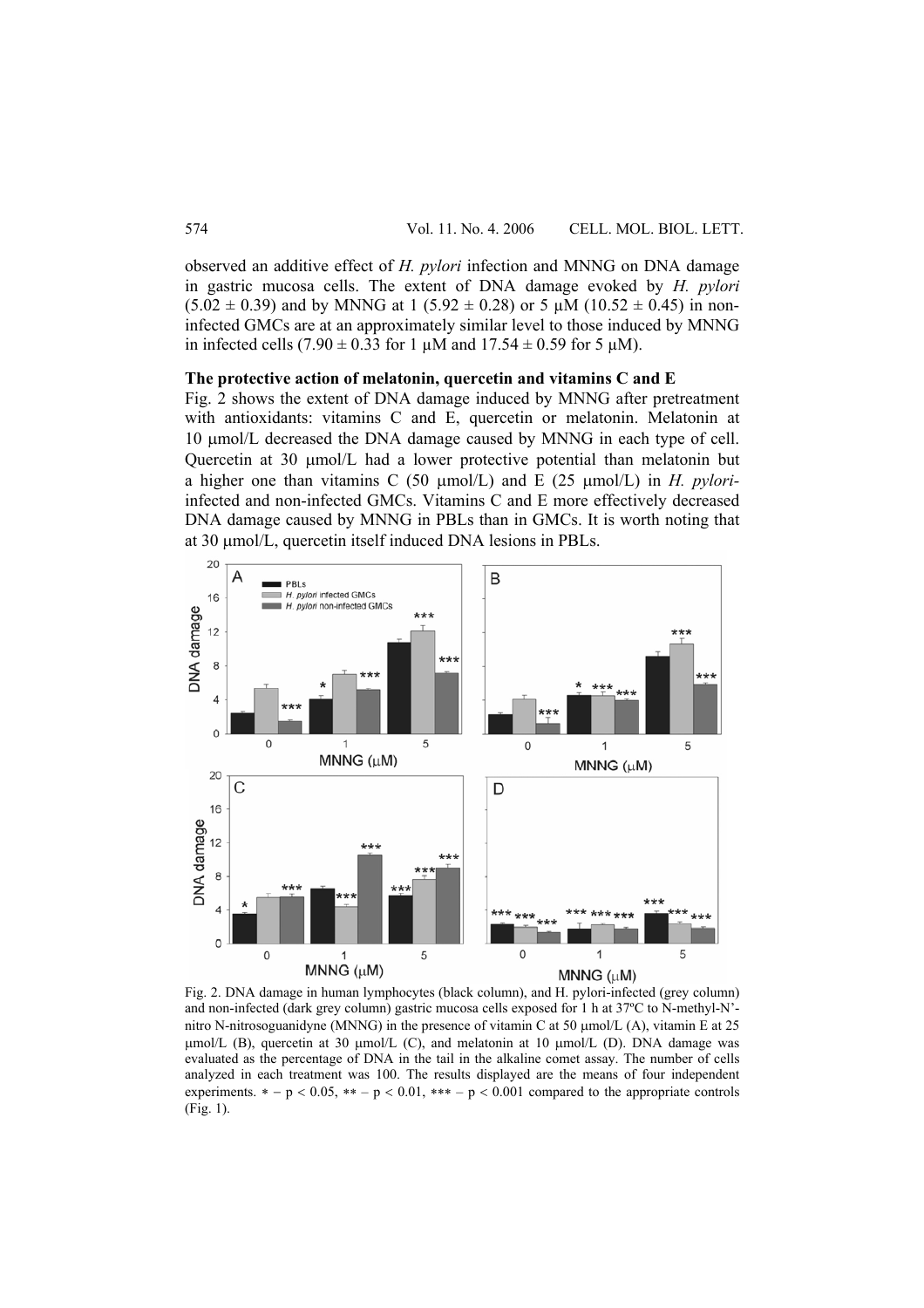#### CELLULAR & MOLECULAR BIOLOGY LETTERS 575

### **MNNG-mediated DNA damage repair**

Fig. 3 shows the extent of DNA damage in *H. pylori*-infected and non-infected GMCs and PBLs exposed to MNNG immediately after exposure and 30, 60 and 120 min thereafter. In all the types of cells, DNA damage was progressively removed over 60 min. We observed a difference in the kinetics of the repair of MNNG-induced DNA damage, which was more efficiently removed in the noninfected than in the *H. pylori*-infected GMCs over the first 30 min of incubation. Similarly, DNA damage induced by hydrogen peroxide at 10 μmol/L for 10 min at 4ºC was completely removed after 60 min in GMCs and PBLs.



Fig. 3. The time course of the repair of DNA damage in *H. pylori*-infected and noninfected gastric mucosa cells and human peripheral blood lymphocytes (PBLs) treated with N-methyl-N'-nitro N-nitrosoguanidyne (MNNG) at 5 μmol/L for 1 h at 37ºC (black circles) or with hydrogen peroxide at 10 μmol/L for 10 min on ice (gray circles) compared to the appropriate controls (empty circles). Cells were treated with either chemical, and washed and incubated in a fresh medium for 2 h at 37ºC. DNA damage was analyzed as the percentage of DNA in the tail of the comet in the alkaline comet assay. The number of cells analyzed in each treatment was 100. The data presented is the results from four independent experiments.  $* - p < 0.05$ ,  $** - p < 0.01$ ,  $*** - p < 0.001$ .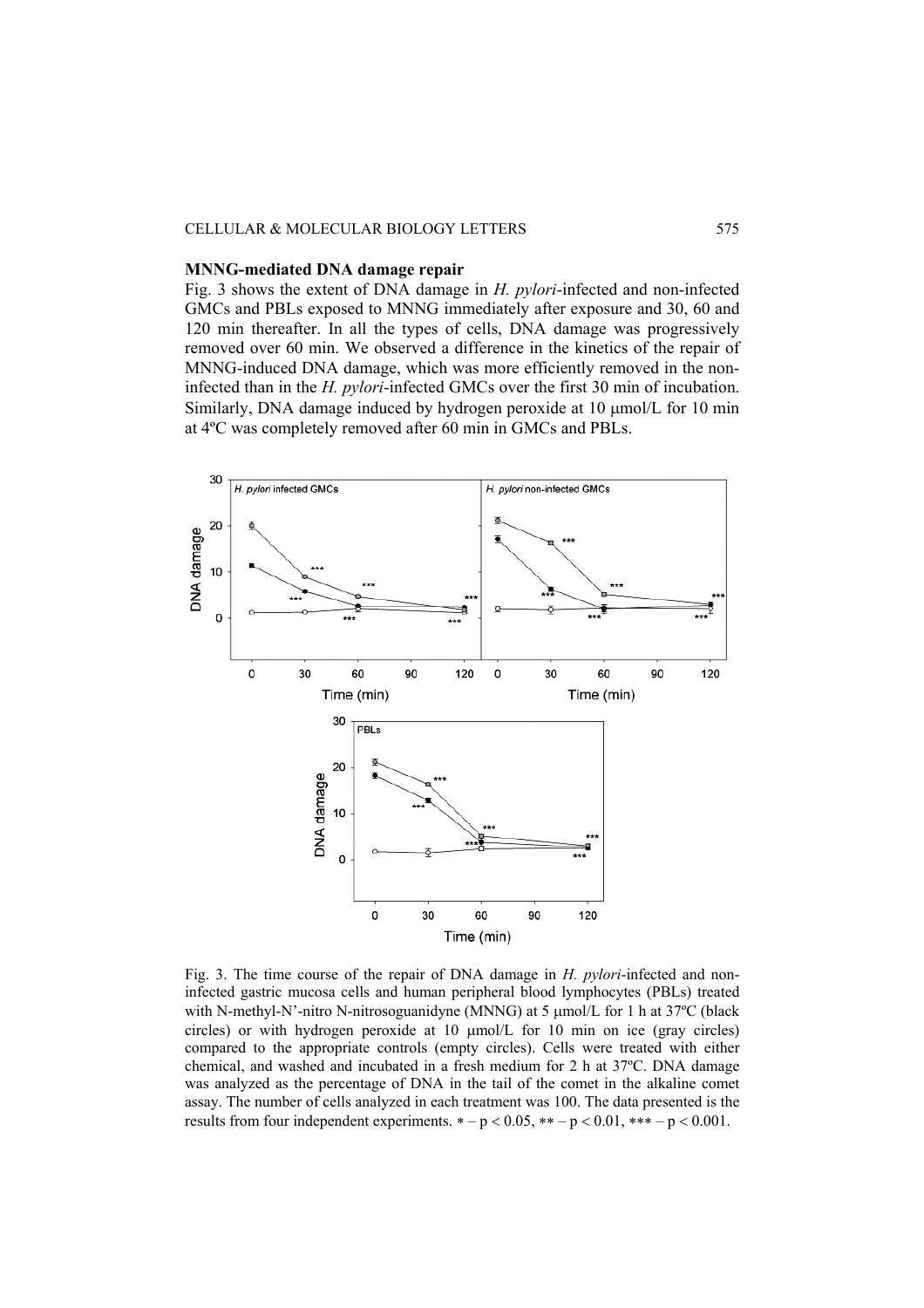### **DISCUSSION**

Gastric mucosa cells are a target for dietary compounds, including harmful environmental pollutants and potentially beneficial antioxidants. The response of these cells to exogenous substances can be modulated by a non-dietary, potentially genotoxic factor, namely *H. pylori* infection, which is a source of neutrophil-generated free radicals, which increase lipid peroxidation in gastric mucosa, resulting in DNA damage [12]. The aim of our investigation was to assess the influence of four antioxidants, melatonin, quercetin and vitamins C and E, on DNA damage and repair induced by surrogate of nitrosamines (MNNG) in association with *H. pylori* infection in GMCs.

Our results show that the higher level of DNA damage induced by MNNG in *H. pylori*-infected GMCs is associated with the additive effect of MNNG and the infection, resulting in a higher susceptibility of the infected GMCs to the DNAdamaging agent. This increased susceptibility may be mediated by an excess of ammonia in a stomach affected by *H. pylori.* Ammonia, a product of *H. pylori*  urease, may cause indirect mucosal injury by stimulating neutrophils and phospholipases, and may damage the gastric mucosa by degrading phospholipids and generating precursors of ulcerogenic components. Moreover, the integrity of the gastric ephithelium might by destroyed by the products of lipid peroxidation, resulting from the interaction between *H. pylori*-induced free radicals and the GMC membranes [13]. Our results show that DNA lesions induced by MNNG in GMCs may be reduced by antioxidants, especially melatonin and quercetin. Melatonin is a scavenger of a number of reactive oxygen and nitrogen species, and has an ability to reduce lipid peroxidation and may be used as a preventive antioxidant [14].

Quercetin is a dietary flavonoid with numerous biological activities including its antioxidant action against oxidative DNA damage induced by free radicals [7]. *H. pylori* infection is a source of free radicals produced by neutrophils. Additionally, quercetin might exert an anti-inflammatory effect by negatively modulating pro-inflammatory factors, such as interleukine 6, interleukine 8 and TNF-alpha, inhibiting the formation of the inflammatory mediators prostaglandins and leukotrienes, and histamine release. [15, 16]. Our results showed that at high concetrations, quercetin induced DNA damage in PBLs, and this effect might be associated with the absence or a low level of potential prooxidative factors and reactive oxygen species in the reaction enviroment. This anti-inflammatory action of quercetin and genotoxic effect on PBLs are the reasons why the use of this flavonoid in *H. pylori* infection should be better studied.

The weaker beneficial effect of vitamin C on DNA damage induced by MNNG in GMCs might be correleted with the lower level of ascorbic acid as compared with ascorbyl radicals in *H. pylori*-infected gastric mucosa [17]. DNA damage induced by MNNG was completely removed in *H. pylori*-infected and noninfected GMCs after 1 h, and we observed diferences in the kinetics of this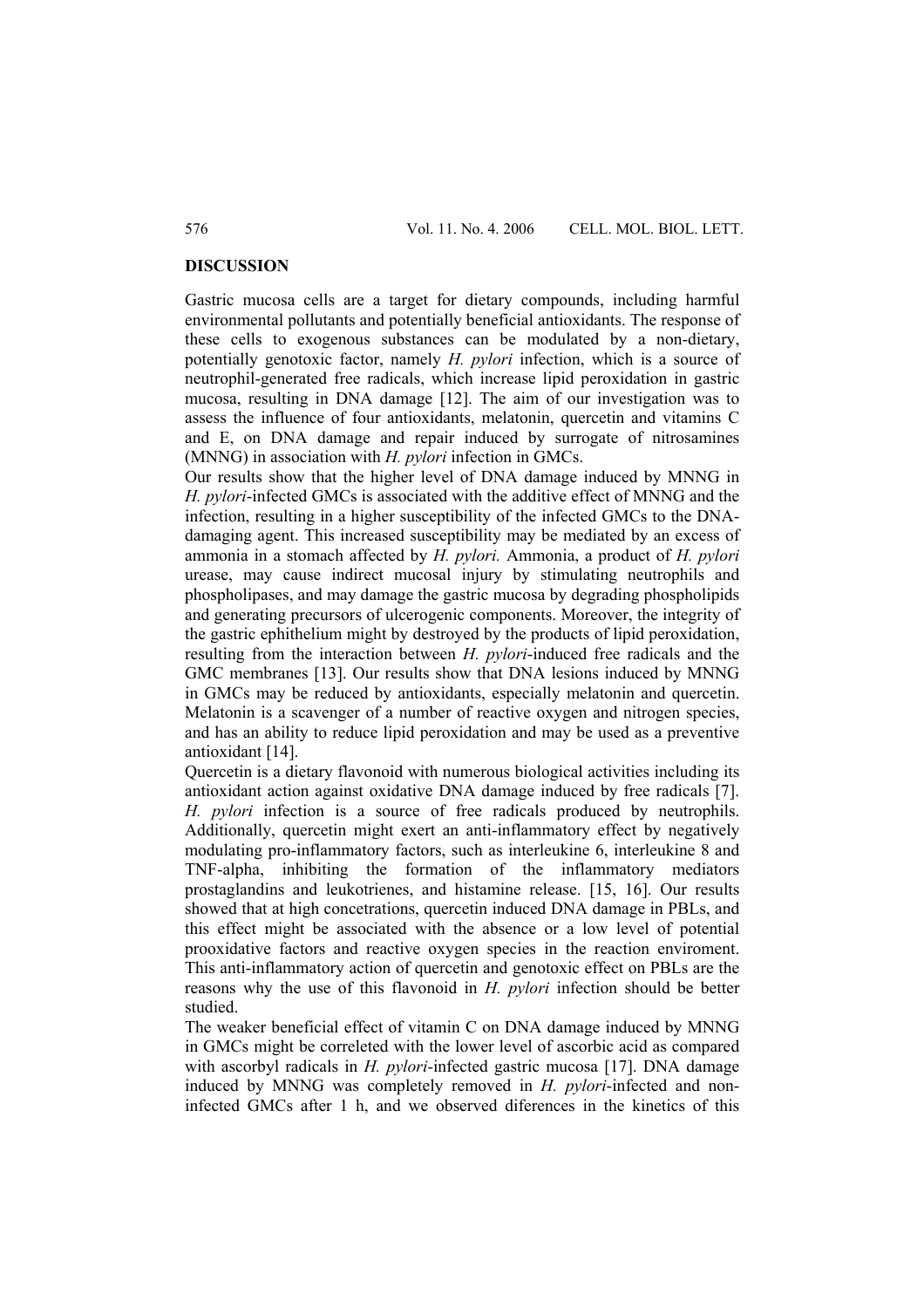process up to 30 min. This effect might be associated with the accumulation of endogenous modifications of DNA bases in *H. pylori* infection. *H. pylori* can promote the local production of radicals, like *N*-nitroso compounds, which are crucial factors in the early stage of gastric cancerogenesis. Additionally, *H. pylori* induced regenerative hyperproliferation of the antral gastric mucosa, and could disturb their cell cycle mechanisms like DNA repair and apoptosis. An increase in the regenerative proliferation activity of gastric mucosa cells was reported to be correlated with a higher frequency of mutations, reduction of DNA repair efficiency and disturbance of apoptosis [18].

In conclusion, *H. pylori* infection plays an important role in GMC pathogenesis. Dietary antioxidant supplementation might effectively protect against the DNAdamaging effect of MNNG, which is a recognized mutagen and may play a pivotal role in the malignant transformation of gastric epithelium cells.

**Acknowledgement.** This study was supported by the Polish Committee of Scientific Research (KBN), grant no. 2 P05D 068 27.

### **REFERENCES**

- 1. Yamaguchi, N. and Kakizoe, T. Synergistic interaction between *Helicobacter pylori* gastritis and diet in gastric cancer. **Lancet** 2 (2001) 84-94.
- 2. Zatomski, W., Oshima, H. and Przewoźniak, K. Urinary excretion of N-nitrosamino acids and nitrate by inhabitants of high- and low risk areas for stomach cancer in Poland. **Int. J. Cancer** 44 (1989) 823-827.
- 3. Mannick, E.E., Bravo, L.E., Zarama, G., Realpe, J.L., Zhang, X.J., Ruiz, B., Fontham, E.T., Mera, R., Miller, M.J. and Correa, P. Inducible nitric oxide synthase, nitrotyrosine, and apoptosis in Helicobacter pylori gastritis: effect of antibiotics and antioxidants. **Cancer Res.** 56 (1996) 3238-3243.
- 4. Parsonnet, J., Friedmann, G.D., Vandersteen, D.P., Chang, Y., Vogelman, J., Orentreich, N. and Sibley, R.K. *Helicobacter pylori* infection and the risk of gastric carcinoma. **N. Engl. J. Med.** 325 (1991) 1127-1131.
- 5. Eurogast Study Group. An international association between *Helicobacter pylori* infection and gastric cancer. **Lancet** 341 (1993) 1359-1362.
- 6. De Luca, A. and Iaquinto, G. *Helicobacter pylori* and gastric diseases: a dangerous association. **Cancer Lett.** 213 (2004) 1-10.
- 7. Blasiak, J., Trzeciak, A., Gasiorowska, A., Drzewoski, J. and Malecka-Panas, E. Vitamin C and quercetin modulate DNA-damaging effect of N-methyl-N'-nitro-N-nitrosoguanidine (MNNG). **Plant Foods Hum. Nutr.** 57 (2002) 53-61.
- 8. Singh, N.P., McKoy, M.T., Tice, R.R. and Schneider, E.L. A simple technique for quanitation of low levels of damage in individual cells. **Exp. Cell Res.** 175 (1988) 184-191.